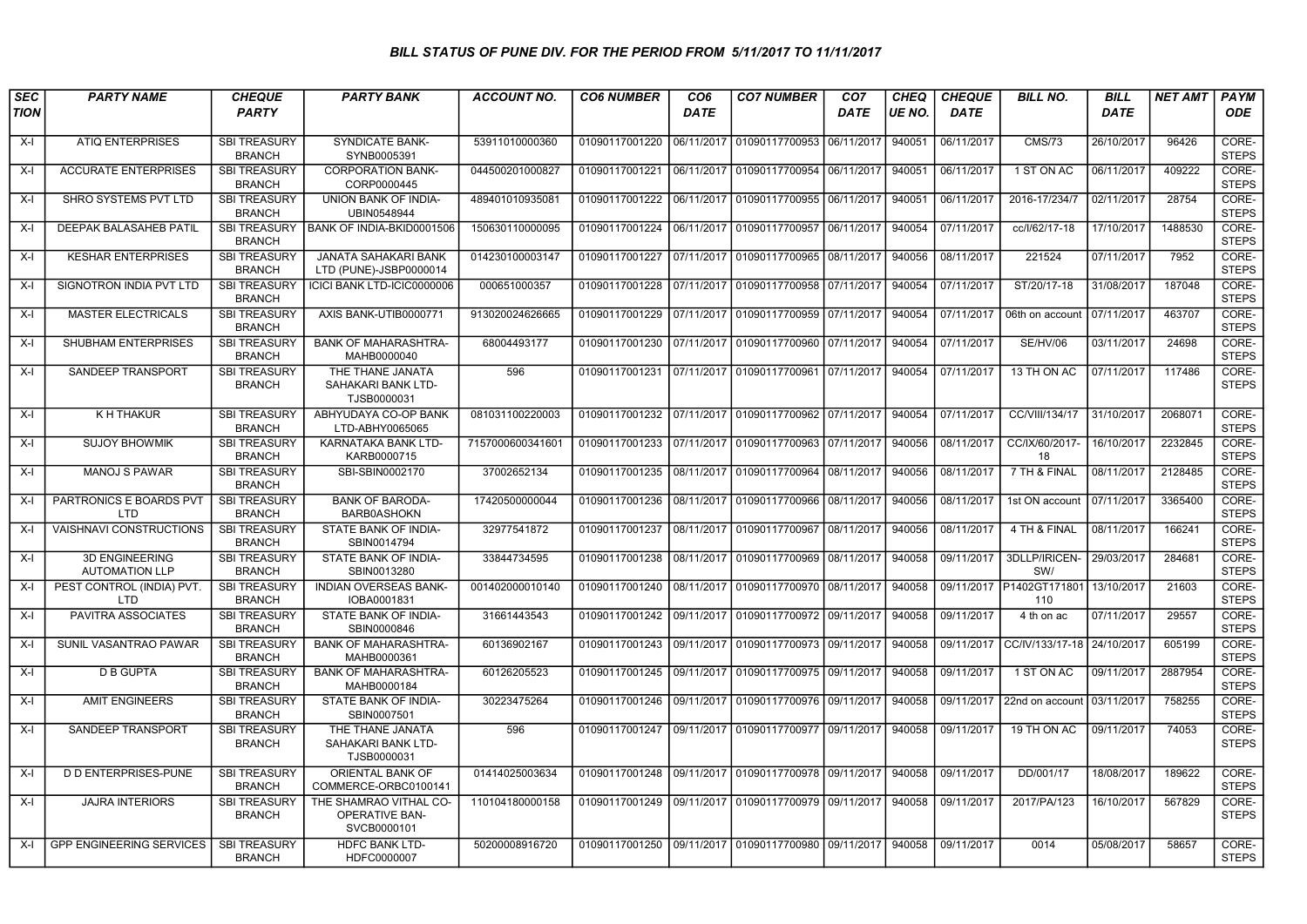| X-I   | <b>BLOSSOM DRY CLEANERS</b>                                  | <b>SBI TREASURY</b><br><b>BRANCH</b>                                        | <b>HDFC BANK LTD-</b><br>HDFC0001791         | 50200013256166   | 01090117001251                                                        | 09/11/2017 01090117700981 09/11/2017                                                           | 940060 |                   | 10/11/2017   PA/MED/LINEN/ 22/09/2017<br><b>BIL</b>      |            | 37144   | CORE-<br><b>STEPS</b>     |
|-------|--------------------------------------------------------------|-----------------------------------------------------------------------------|----------------------------------------------|------------------|-----------------------------------------------------------------------|------------------------------------------------------------------------------------------------|--------|-------------------|----------------------------------------------------------|------------|---------|---------------------------|
| X-I   | <b>PACE CONTRACTORS PVT LTD</b>                              | <b>SBI TREASURY</b><br><b>BRANCH</b>                                        | ICICI BANK LTD-ICIC0001478                   | 147805000548     |                                                                       | 01090117001252 09/11/2017 01090117700982 09/11/2017                                            | 940060 | 10/11/2017        | 2017/PA/125                                              | 02/11/2017 | 537940  | CORE-<br><b>STEPS</b>     |
| X-I   | SUMEET FASCILITIES PVT LTD                                   | <b>SBI TREASURY</b><br><b>BRANCH</b>                                        | <b>BANK OF MAHARASHTRA-</b><br>MAHB0000170   | 20160837401      |                                                                       | 01090117001253 10/11/2017 01090117700983 10/11/2017                                            | 940060 |                   | 10/11/2017   PUN/17-18/2071   01/11/2017                 |            | 4421217 | CORE-<br><b>STEPS</b>     |
| X-I   | SAI STONE CRUSHER                                            | <b>SBI TREASURY</b><br><b>BRANCH</b>                                        | <b>CENTRAL BANK OF INDIA-</b><br>CBIN0280665 | 1945714639       | 01090117001255                                                        | 10/11/2017 01090117700985 10/11/2017                                                           | 940060 | 10/11/2017        | A/37                                                     | 09/11/2017 | 1916377 | CORE-<br><b>STEPS</b>     |
| X-II  | <b>DSC PA PETROL</b>                                         | <b>STATE BANK OF</b><br><b>INDIA (IMPREST)</b>                              | <b>SELF CHEQUE-1</b>                         | <b>NIL</b>       | 01090217004258                                                        | 06/11/2017 01090217701420 06/11/2017                                                           | 940053 | 07/11/2017        | <b>FUEL</b>                                              | 02/11/2017 | 3800    | <b>IMP</b>                |
| X-II  | DSC PA MH12 DT 6661, MH 12<br>FC 3363. MH 12 DE 389          | <b>STATE BANK OF</b><br><b>INDIA (IMPREST)</b>                              | <b>SELF CHEQUE-1</b>                         | NIL              | 01090217004259                                                        | 06/11/2017 01090217701420 06/11/2017                                                           | 940053 | 07/11/2017        | <b>FUEL</b>                                              | 02/11/2017 | 15000   | <b>IMP</b>                |
| X-II  | ADEN DD FUEL JEEP                                            | STATE BANK OF<br><b>INDIA (IMPREST)</b>                                     | SELF CHEQUE-1                                | <b>NIL</b>       | 01090217004260                                                        | 06/11/2017 01090217701420 06/11/2017                                                           |        | 940053 07/11/2017 | <b>FUEL</b>                                              | 01/11/2017 | 4000    | <b>IMP</b>                |
| X-II  | ADEN(M)PA                                                    | <b>STATE BANK OF</b><br><b>INDIA (IMPREST)</b>                              | <b>SELF CHEQUE-1</b>                         | <b>NIL</b>       | 01090217004261                                                        | 06/11/2017 01090217701420 06/11/2017                                                           |        | 940053 07/11/2017 | <b>FUEL</b>                                              | 23/10/2017 | 8400    | <b>IMP</b>                |
| X-II  | <b>ADEN(S)PA PETROL</b>                                      | <b>STATE BANK OF</b><br><b>INDIA (IMPREST)</b>                              | <b>SELF CHEQUE-1</b>                         | NIL              |                                                                       | 01090217004262 06/11/2017 01090217701420 06/11/2017                                            |        | 940053 07/11/2017 | <b>FUEL</b>                                              | 31/10/2017 | 9760    | <b>IMP</b>                |
| X-II  | DOT COMMUNICATION                                            | <b>SBI TREASURY</b><br><b>BRANCH</b>                                        | PUNJAB NATIONAL BANK-<br>PUNB0307500         | 3075002102010197 | 01090217004263                                                        | 06/11/2017 01090217701430 06/11/2017                                                           |        | 940054 07/11/2017 | 2280                                                     | 14/08/2017 | 14898   | CORE-<br><b>STEPS</b>     |
| X-II  | <b>MORE PRAKASH</b><br>CHANDRAKANT                           | <b>SBI TREASURY</b><br><b>BRANCH</b>                                        | <b>BANK OF MAHARASHTRA-</b><br>MAHB0000184   | 20088192543      | 01090217004264                                                        | 06/11/2017 01090217701421 06/11/2017 940051 06/11/2017                                         |        |                   | 714028                                                   | 03/11/2017 | 1000    | CORE-<br><b>STEPS</b>     |
| X-II  | <b>INLAKS AND BUDHRANI</b><br><b>HOSPITAL PUNE</b>           | <b>SBI TREASURY</b><br><b>BRANCH</b>                                        | IDBI BANK LTD-IBKL0000301                    | 301104000014650  |                                                                       | 01090217004265   06/11/2017   01090217701422   06/11/2017                                      | 940051 | 06/11/2017        | OPD/01/2017/M<br>AY                                      | 18/07/2017 | 39128   | CORE-<br><b>STEPS</b>     |
| X-II  | NOBLE HOSPITALS PVT.LTD.-<br>HADAPSAR/PUNE                   | <b>SBI TREASURY</b><br><b>BRANCH</b>                                        | IDBI BANK LTD-IBKL0000102                    | 102102000006453  | 01090217004266 06/11/2017 01090217701427 06/11/2017 940051 06/11/2017 |                                                                                                |        |                   | OPD/06/2017                                              | 15/06/2017 | 31128   | CORE-<br><b>STEPS</b>     |
| X-II  | <b>EXECUTIVE ENGGINEER MIDC</b><br>PUNE DIVISION             | <b>EXECUTIVE</b><br><b>ENGGINEER</b><br><b>MIDC PUNE</b><br><b>DIVISION</b> | <b>SELF CHEQUE-1</b>                         | 000000000        | 01090217004267                                                        | 06/11/2017 01090217701424 06/11/2017                                                           |        |                   | 940049 06/11/2017 S/17 01063314 03/10/2017               |            | 21833   | <b>BANK</b><br>CHEQU<br>E |
| X-II  | <b>EXECUTIVE ENGGINEER MIDC</b><br>PUNE DIVISION             | <b>EXECUTIVE</b><br><b>ENGGINEER</b><br>MIDC PUNE<br><b>DIVISION</b>        | SELF CHEQUE-1                                | 000000000        |                                                                       | 01090217004268 06/11/2017 01090217701425 06/11/2017 940052 07/11/2017 S/17 01063326 03/10/2017 |        |                   |                                                          |            | 78142   | <b>BANK</b><br>CHEQU<br>E |
| $X-H$ | <b>BPCL E CMS</b>                                            | <b>SBI TREASURY</b><br><b>BRANCH</b>                                        | HDFC-HDFC0000240                             | 3017FO0100446950 | 01090217004269 06/11/2017 01090217701426 06/11/2017                   |                                                                                                | 940051 | 06/11/2017        | T.T.MACHINE                                              | 04/11/2017 | 286900  | CORE-<br><b>STEPS</b>     |
| X-II  | NOBLE HOSPITALS PVT.LTD.<br>HADAPSAR/PUNE                    | <b>SBI TREASURY</b><br><b>BRANCH</b>                                        | IDBI BANK LTD-IBKL0000102                    | 102102000006453  | 01090217004270                                                        | 06/11/2017 01090217701428 06/11/2017                                                           | 940051 | 06/11/2017        | OPD/08/2017                                              | 15/08/2017 | 50693   | CORE-<br><b>STEPS</b>     |
| X-II  | NOBLE HOSPITALS PVT.LTD.<br>HADAPSAR/PUNE                    | <b>SBI TREASURY</b><br><b>BRANCH</b>                                        | IDBI BANK LTD-IBKL0000102                    | 102102000006453  | 01090217004271                                                        | 06/11/2017 01090217701429 06/11/2017                                                           | 940051 | 06/11/2017        | OPD/05/2017                                              | 15/05/2017 | 14765   | CORE-<br><b>STEPS</b>     |
| X-II  | DOT COMMUNICATION                                            | <b>SBI TREASURY</b><br><b>BRANCH</b>                                        | PUNJAB NATIONAL BANK-<br>PUNB0307500         | 3075002102010197 | 01090217004272 06/11/2017 01090217701430 06/11/2017                   |                                                                                                |        | 940054 07/11/2017 | 2278                                                     | 14/08/2017 | 12259   | CORE-<br><b>STEPS</b>     |
| X-II  | APO(T)PA EDP                                                 | STATE BANK OF<br><b>INDIA (IMPREST)</b>                                     | <b>SELF CHEQUE-1</b>                         | <b>NIL</b>       |                                                                       | 01090217004273 06/11/2017 01090217701432 06/11/2017                                            |        |                   | 940053 07/11/2017 PA/P/EDP/IMPR 27/10/2017<br><b>EST</b> |            | 2900    | IMP                       |
| X-II  | <b>RPF DEHR</b>                                              | <b>STATE BANK OF</b><br><b>INDIA (IMPREST)</b>                              | <b>SELF CHEQUE-1</b>                         | <b>NIL</b>       | 01090217004274                                                        | 06/11/2017 01090217701432 06/11/2017                                                           |        | 940053 07/11/2017 | <b>GENERAL</b><br><b>IMPREST</b>                         | 02/11/2017 | 1000    | <b>IMP</b>                |
| X-II  | Maharashtra State Electricity<br>Distribution CO Itd         | <b>SBI TREASURY</b><br><b>BRANCH</b>                                        | CANARA BANK-<br>CNRB0001903                  | 1903201010183    | 01090217004275 06/11/2017 01090217701431 06/11/2017 940051            |                                                                                                |        | 06/11/2017        | 170259001415 01/11/2017                                  |            | 1852980 | CORE-<br><b>STEPS</b>     |
|       | X-II INSPECTOR RPF (DIET) DEHR STATE BANK OF                 | <b>INDIA (IMPREST)</b>                                                      | <b>SELF CHEQUE-1</b>                         | <b>NIL</b>       | 01090217004276 06/11/2017 01090217701432 06/11/2017 940053 07/11/2017 |                                                                                                |        |                   | <b>FUEL</b>                                              | 30/10/2017 | 1000    | IMP                       |
| X-II  | RPF THANA PUNE                                               | <b>STATE BANK OF</b><br><b>INDIA (IMPREST)</b>                              | <b>SELF CHEQUE-1</b>                         | NIL              |                                                                       | 01090217004277 06/11/2017 01090217701432 06/11/2017 940053 07/11/2017                          |        |                   | <b>GENL</b>                                              | 27/10/2017 | 3000    | IMP                       |
| X-II  | DSC PA MH 11 AB 235                                          | <b>STATE BANK OF</b><br><b>INDIA (IMPREST)</b>                              | SELF CHEQUE-1                                | <b>NIL</b>       |                                                                       | 01090217004278 06/11/2017 01090217701432 06/11/2017 940053 07/11/2017                          |        |                   | <b>FUEL</b>                                              | 02/11/2017 | 5600    | IMP                       |
| X-II  | <b>SR DSTE PA FUEL</b>                                       | STATE BANK OF<br><b>INDIA (IMPREST)</b>                                     | SELF CHEQUE-1                                | NIL              |                                                                       |                                                                                                |        | 940053 07/11/2017 | <b>FUEL</b>                                              | 02/11/2017 | 6000    | IMP                       |
|       | X-II SR DEE TR PA TOWER WAGON STATE BANK OF<br><b>DIESEL</b> | <b>INDIA (IMPREST)</b>                                                      | SELF CHEQUE-1                                | NIL              | 01090217004280                                                        | 06/11/2017 01090217701432 06/11/2017 940053 07/11/2017                                         |        |                   | <b>FUEL</b>                                              | 02/11/2017 | 11000   | IMP                       |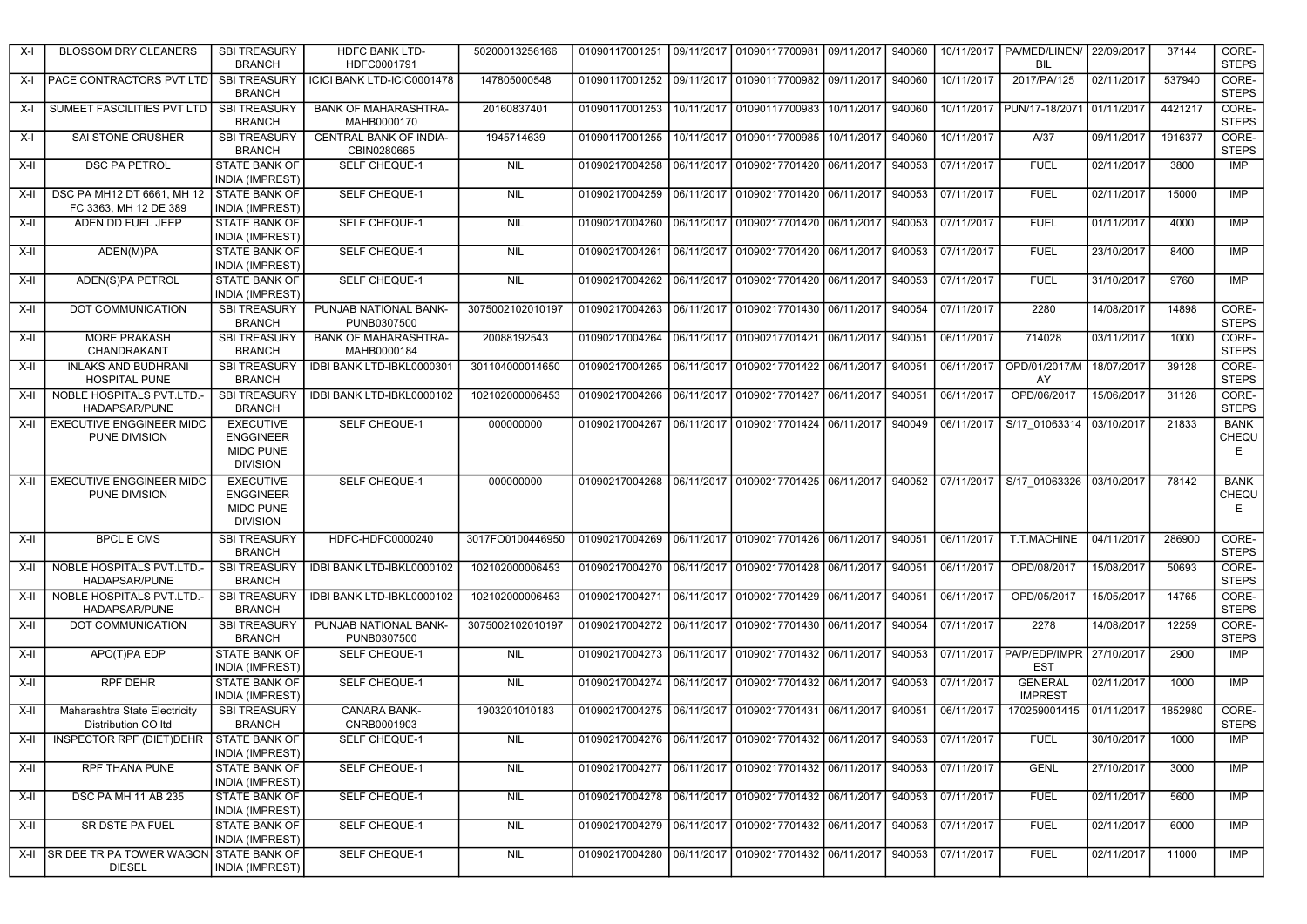| X-II | ADEN MRJ FUEL IMP                                           | STATE BANK OF<br><b>INDIA (IMPREST)</b>        | SELF CHEQUE-1                                                                                               | <b>NIL</b>       | 01090217004281                                      | 06/11/2017 01090217701432 06/11/2017 | 940053 | 07/11/2017 | F                                       | 03/11/2017 | 6000    | <b>IMP</b>            |
|------|-------------------------------------------------------------|------------------------------------------------|-------------------------------------------------------------------------------------------------------------|------------------|-----------------------------------------------------|--------------------------------------|--------|------------|-----------------------------------------|------------|---------|-----------------------|
| X-II | Maharashtra State Electricity<br><b>Distribution CO Itd</b> | <b>SBI TREASURY</b><br><b>BRANCH</b>           | <b>CANARA BANK-</b><br>CNRB0001903                                                                          | 1903201010183    | 01090217004282 06/11/2017 01090217701433 06/11/2017 |                                      | 940054 | 07/11/2017 | 197220014434                            | 01/11/2017 | 306470  | CORE-<br><b>STEPS</b> |
| X-II | APO(W)PA RLY SUB HOSTEL<br><b>SVJR</b>                      | <b>STATE BANK OF</b><br><b>INDIA (IMPREST)</b> | <b>SELF CHEQUE-1</b>                                                                                        | NIL              | 01090217004283 06/11/2017 01090217701438 07/11/2017 |                                      | 940053 | 07/11/2017 | SH/SVJR/Misc<br>Imp                     | 25/10/2017 | 9639    | IMP                   |
| X-II | RAJBHASHA ANUBHAG PA                                        | <b>STATE BANK OF</b><br><b>INDIA (IMPREST)</b> | <b>SELF CHEQUE-1</b>                                                                                        | <b>NIL</b>       | 01090217004284 06/11/2017 01090217701438 07/11/2017 |                                      | 940053 | 07/11/2017 | $\overline{1}$                          | 09/10/2017 | 1000    | <b>IMP</b>            |
| X-II | SR DSTE(CO)PA DISH                                          | <b>STATE BANK OF</b><br><b>INDIA (IMPREST)</b> | SELF CHEQUE-1                                                                                               | <b>NIL</b>       |                                                     |                                      | 940053 | 07/11/2017 | Summery                                 | 31/10/2017 | 12000   | <b>IMP</b>            |
| X-II | <b>CNC KASARWADI</b>                                        | <b>STATE BANK OF</b><br><b>INDIA (IMPREST)</b> | <b>SELF CHEQUE-1</b>                                                                                        | <b>NIL</b>       |                                                     |                                      | 940053 | 07/11/2017 | $\mathbf{1}$                            | 13/10/2017 | 5000    | IMP                   |
| X-II | SR DMM PA GENERAL                                           | <b>STATE BANK OF</b><br><b>INDIA (IMPREST)</b> | <b>SELF CHEQUE-1</b>                                                                                        | <b>NIL</b>       | 01090217004287 06/11/2017 01090217701438 07/11/2017 |                                      | 940053 | 07/11/2017 | office imprest17                        | 26/10/2017 | 1910    | IMP                   |
| X-II | PUNE MUNICIPAL<br>CORPORATION                               | <b>SBI TREASURY</b><br><b>BRANCH</b>           | <b>INDUSIND BANK LTD -</b><br>INDB0000002                                                                   | 200000119393     | 01090217004288                                      | 07/11/2017 01090217701434 07/11/2017 | 940054 | 07/11/2017 | BL20170800119 02/08/2017<br>5           |            | 15063   | CORE-<br><b>STEPS</b> |
| X-II | <b>SRDCM PUNE</b>                                           | <b>STATE BANK OF</b><br><b>INDIA (IMPREST)</b> | <b>SELF CHEQUE-1</b>                                                                                        | <b>NIL</b>       | 01090217004294                                      | 07/11/2017 01090217701438 07/11/2017 | 940053 |            | 07/11/2017   PA/Comml/Genl<br>Im        | 03/11/2017 | 9942    | <b>IMP</b>            |
| X-II | <b>ADME MRJ</b>                                             | <b>STATE BANK OF</b><br><b>INDIA (IMPREST)</b> | <b>SELF CHEQUE-1</b>                                                                                        | NIL              | 01090217004296                                      | 07/11/2017 01090217701438 07/11/2017 | 940053 | 07/11/2017 | S/37                                    | 14/10/2017 | 1952    | IMP                   |
| X-II | SSE(C&W)MRJ                                                 | <b>STATE BANK OF</b><br><b>INDIA (IMPREST)</b> | SELF CHEQUE-1                                                                                               | <b>NIL</b>       | 01090217004297 07/11/2017 01090217701438 07/11/2017 |                                      | 940053 | 07/11/2017 | S/38                                    | 28/10/2017 | 6644    | <b>IMP</b>            |
| X-II | OM SAI SERVICES                                             | <b>SBI TREASURY</b><br><b>BRANCH</b>           | <b>HDFC BANK LTD-</b><br>HDFC0000539                                                                        | 50200018442257   | 01090217004299                                      | 07/11/2017 01090217701439 07/11/2017 | 940054 | 07/11/2017 | 1578                                    | 30/10/2017 | 210373  | CORE-<br><b>STEPS</b> |
| X-II | <b>WIZERTECH INFORMATICS</b><br>PVT LTD                     | <b>SBI TREASURY</b><br><b>BRANCH</b>           | AXIS BANK-UTIB0000011                                                                                       | 011010200012342  | 01090217004300 07/11/2017 01090217701436 07/11/2017 |                                      | 940054 |            | 07/11/2017   mh1718-150126              | 26/10/2017 | 244248  | CORE-<br><b>STEPS</b> |
| X-II | <b>WIZERTECH INFORMATICS</b><br>PVT LTD                     | <b>SBI TREASURY</b><br><b>BRANCH</b>           | AXIS BANK-UTIB0000011                                                                                       | 011010200012342  | 01090217004301 07/11/2017 01090217701437 07/11/2017 |                                      | 940054 |            | 07/11/2017   MH1718-150115   18/10/2017 |            | 1123200 | CORE-<br><b>STEPS</b> |
| X-II | DOT COMMUNICATION                                           | <b>SBI TREASURY</b><br><b>BRANCH</b>           | PUNJAB NATIONAL BANK-<br>PUNB0307500                                                                        | 3075002102010197 | 01090217004302 07/11/2017 01090217701441 07/11/2017 |                                      | 940056 | 08/11/2017 | 2323                                    | 24/08/2017 | 41478   | CORE-<br><b>STEPS</b> |
| X-II | DOT COMMUNICATION                                           | <b>SBI TREASURY</b><br><b>BRANCH</b>           | PUNJAB NATIONAL BANK-<br>PUNB0307500                                                                        | 3075002102010197 | 01090217004304 07/11/2017 01090217701441 07/11/2017 |                                      | 940056 | 08/11/2017 | 2333                                    | 25/08/2017 | 10991   | CORE-<br><b>STEPS</b> |
| X-II | ARME MRJ GENL                                               | STATE BANK OF<br><b>INDIA (IMPREST)</b>        | <b>SELF CHEQUE-1</b>                                                                                        | <b>NIL</b>       | 01090217004305 07/11/2017 01090217701442 07/11/2017 |                                      | 940057 | 09/11/2017 | $\overline{7}$                          | 06/11/2017 | 2573    | IMP                   |
| X-II | <b>GOLDMINE ADVERTISING</b><br>LIMITED                      | <b>SBI TREASURY</b><br><b>BRANCH</b>           | AXIS BANK-UTIB0000060                                                                                       | 060010200002738  | 01090217004307                                      | 07/11/2017 01090217701441 07/11/2017 | 940056 | 08/11/2017 | PB/8629/16-17                           | 01/03/2017 | 10134   | CORE-<br><b>STEPS</b> |
| X-II | DRM(W)PA GENL                                               | <b>STATE BANK OF</b><br><b>INDIA (IMPREST)</b> | <b>SELF CHEQUE-1</b>                                                                                        | <b>NIL</b>       | 01090217004309 07/11/2017 01090217701443 07/11/2017 |                                      | 940057 | 09/11/2017 | 517685                                  | 03/11/2017 | 500     | IMP                   |
| X-II | ASHAPURI AGENCIES PIMPRI                                    | <b>SBI TREASURY</b><br><b>BRANCH</b>           | JANATA SAHAKARI BANK<br>LTD (PUNE)-JSBP0000009                                                              | 009230100002085  | 01090217004311 08/11/2017 01090217701450 08/11/2017 |                                      | 940056 | 08/11/2017 | CC-3635                                 | 08/09/2017 | 10500   | CORE-<br><b>STEPS</b> |
| X-II | <b>ASHAPURI AGENCIES PIMPRI</b>                             | <b>SBI TREASURY</b><br><b>BRANCH</b>           | JANATA SAHAKARI BANK<br>LTD (PUNE)-JSBP0000009                                                              | 009230100002085  | 01090217004312 08/11/2017 01090217701450 08/11/2017 |                                      | 940056 | 08/11/2017 | CC-3639                                 | 08/09/2017 | 9749    | CORE-<br><b>STEPS</b> |
| X-II | <b>KEPS PHARMA MUMBAL</b>                                   | <b>SBI TREASURY</b><br><b>BRANCH</b>           | KOTAK MAHINDRA BANK<br>LIMITED-KKBK0001390                                                                  | 552044010155     | 01090217004313 08/11/2017 01090217701450 08/11/2017 |                                      | 940056 | 08/11/2017 | <b>JSI-2630</b>                         | 11/09/2017 | 12180   | CORE-<br><b>STEPS</b> |
| X-II | <b>KEPS PHARMA MUMBAI</b>                                   | <b>SBI TREASURY</b><br><b>BRANCH</b>           | KOTAK MAHINDRA BANK<br>LIMITED-KKBK0001390                                                                  | 552044010155     | 01090217004314 08/11/2017 01090217701450 08/11/2017 |                                      | 940056 | 08/11/2017 | <b>JSI-2516</b>                         | 04/09/2017 | 19208   | CORE-<br><b>STEPS</b> |
| X-II | DOSHI HOSPICARE MUMBAI                                      | <b>SBI TREASURY</b><br><b>BRANCH</b>           | KOTAK MAHINDRA BANK<br>LIMITED-KKBK0001402                                                                  | 660044000331     | 01090217004315 08/11/2017 01090217701451 08/11/2017 |                                      | 940058 | 09/11/2017 | S/1037                                  | 13/09/2017 | 47548   | CORE-<br><b>STEPS</b> |
|      | X-II SPAN ENTERPRISES MUMBAI 1 SBI TREASURY                 | <b>BRANCH</b>                                  | AXIS BANK-UTIB0000219 917030024355041 01090217004316 08/11/2017 01090217701451 08/11/2017 940058 09/11/2017 |                  |                                                     |                                      |        |            | SA-271                                  | 01/08/2017 | 52695   | CORE-<br><b>STEPS</b> |
|      | X-II SPAN ENTERPRISES MUMBAI 1                              | <b>SBI TREASURY</b><br><b>BRANCH</b>           | AXIS BANK-UTIB0000219                                                                                       | 917030024355041  | 01090217004317 08/11/2017 01090217701451 08/11/2017 |                                      | 940058 | 09/11/2017 | SA-257                                  | 01/08/2017 | 155661  | CORE-<br><b>STEPS</b> |
| X-II | K ENTERPRISES GOREGAON                                      | <b>SBI TREASURY</b><br><b>BRANCH</b>           | THE SHAMRAO VITHAL CO-<br>OPERATIVE BAN-<br>SVCB0000010                                                     | 101019940000004  |                                                     |                                      | 940058 | 09/11/2017 | 5637                                    | 24/07/2017 | 6153    | CORE-<br><b>STEPS</b> |
| X-II | PHARMA (INDIA)                                              | <b>SBI TREASURY</b><br><b>BRANCH</b>           | ANDHRA BANK-<br>ANDB0000588                                                                                 | 058811011001282  |                                                     |                                      | 940058 | 09/11/2017 | S/30655                                 | 24/08/2017 | 23266   | CORE-<br><b>STEPS</b> |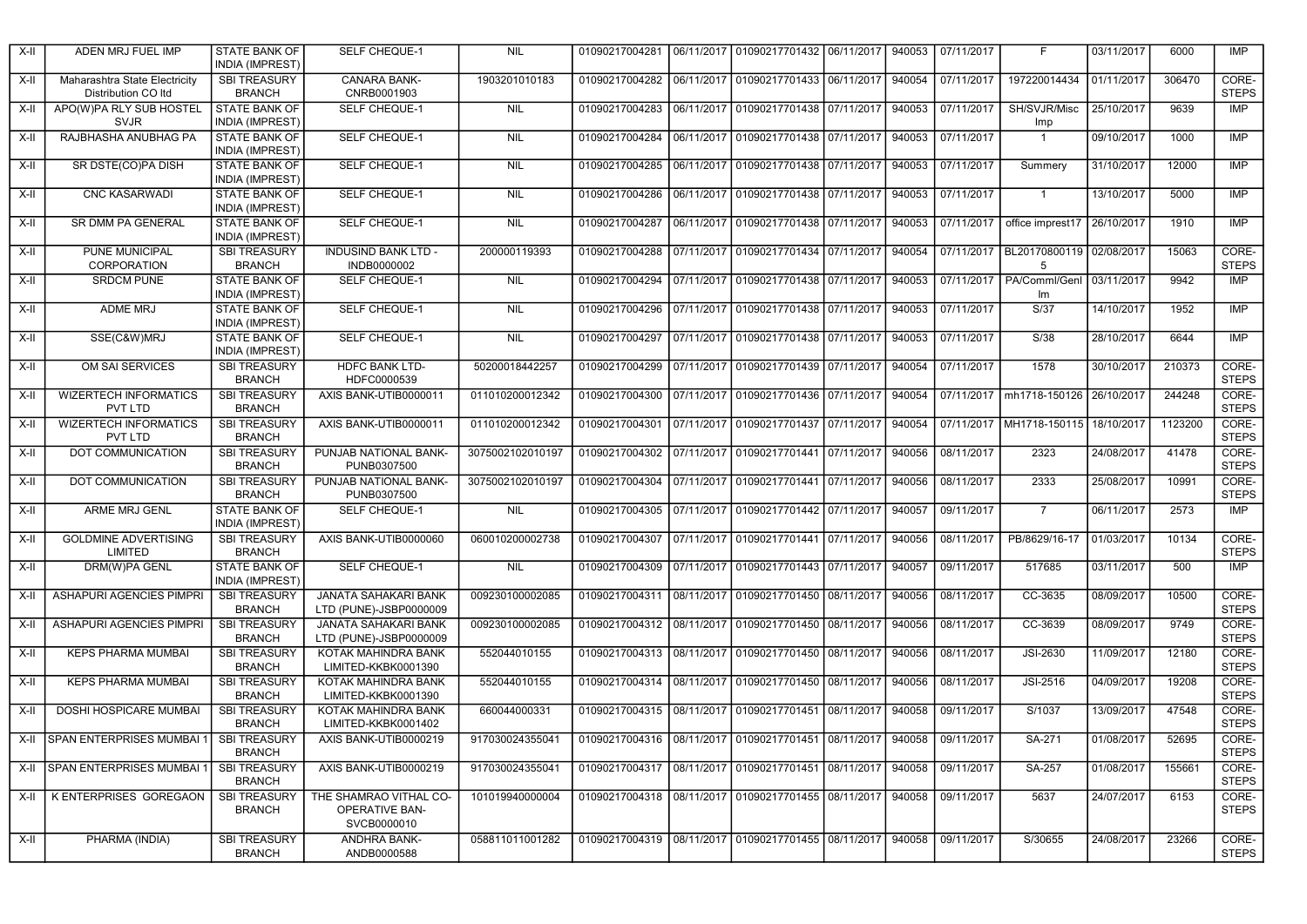| X-II   | S S PHARMA AGENCY DADAR<br><b>MUMBAI</b>                  | <b>SBI TREASURY</b><br><b>BRANCH</b>           | <b>BANK OF BARODA-</b><br><b>BARBOLALBAU</b>            | 33380500000023  | 01090217004320                                      | 08/11/2017   01090217701451   08/11/2017                  | 940058 | 09/11/2017        | S/875                                                 | 11/09/2017 | 29574   | CORE-<br><b>STEPS</b> |
|--------|-----------------------------------------------------------|------------------------------------------------|---------------------------------------------------------|-----------------|-----------------------------------------------------|-----------------------------------------------------------|--------|-------------------|-------------------------------------------------------|------------|---------|-----------------------|
| X-II   | DELPHA DRUGS and<br>PHARMACEUTICALS (INDIA)<br>PVT LTD MB | <b>BRANCH</b>                                  | SBI TREASURY   BANK OF INDIA-BKID0000035                | 003520110000329 |                                                     | 01090217004321 08/11/2017 01090217701451 08/11/2017       | 940058 | 09/11/2017        | S/810                                                 | 14/09/2017 | 45816   | CORE-<br><b>STEPS</b> |
| X-II   | APEX DIAGNOSTICS MUMBAI                                   | <b>SBI TREASURY</b><br><b>BRANCH</b>           | ICICI BANK LTD-ICIC0006235                              | 623505374989    |                                                     | 01090217004322 08/11/2017 01090217701455 08/11/2017       | 940058 | 09/11/2017        | 150                                                   | 12/09/2017 | 19555   | CORE-<br><b>STEPS</b> |
| X-II   | SPAN ENTERPRISES MB                                       | <b>SBI TREASURY</b><br><b>BRANCH</b>           | NKGSB CO-OP BANK LTD-<br>NKGS0000011                    | 011130100000065 |                                                     |                                                           | 940058 | 09/11/2017        | 03873                                                 | 20/03/2017 | 11547   | CORE-<br><b>STEPS</b> |
| $X-II$ | <b>K ENTERPRISES GOREGAON</b>                             | <b>SBI TREASURY</b><br><b>BRANCH</b>           | THE SHAMRAO VITHAL CO-<br>OPERATIVE BAN-<br>SVCB0000010 | 101019940000004 |                                                     | 01090217004324 08/11/2017 01090217701451 08/11/2017       | 940058 | 09/11/2017        | 10097                                                 | 26/10/2016 | 47748   | CORE-<br><b>STEPS</b> |
| X-II   | <b>ZIM LABORATORIES LTD</b><br><b>NAGPUR</b>              | <b>SBI TREASURY</b><br><b>BRANCH</b>           | BANK OF INDIA-BKID0008747                               | 874730110000080 | 01090217004325                                      | 08/11/2017 01090217701456 08/11/2017                      | 940058 | 09/11/2017        | 100011                                                | 22/04/2016 | 35856   | CORE-<br><b>STEPS</b> |
| $X-II$ | KRISHNA AGENCY PUNE                                       | <b>SBI TREASURY</b><br><b>BRANCH</b>           | INDIAN BANK-IDIB000S001                                 | 6118270959      | 01090217004326                                      | 08/11/2017 01090217701455 08/11/2017                      | 940058 | 09/11/2017        | CR 24261                                              | 21/03/2017 | 18020   | CORE-<br><b>STEPS</b> |
| X-II   | KRISHNA AGENCY PUNE                                       | <b>SBI TREASURY</b><br><b>BRANCH</b>           | INDIAN BANK-IDIB000S001                                 | 6118270959      | 01090217004327                                      | 08/11/2017 01090217701455 08/11/2017                      | 940058 | 09/11/2017        | CR 130                                                | 01/04/2017 | 9609    | CORE-<br><b>STEPS</b> |
| X-II   | YASHWANT MEDICALS<br><b>WADGAON BK</b>                    | <b>SBI TREASURY</b><br><b>BRANCH</b>           | <b>INDIAN OVERSEAS BANK-</b><br>IOBA0002996             | 299602000000340 |                                                     | 01090217004328 08/11/2017 01090217701456 08/11/2017       | 940058 | 09/11/2017        | 079                                                   | 30/03/2017 | 19698   | CORE-<br><b>STEPS</b> |
| X-II   | <b>DEEP ENTERPRISES</b><br>JOGESHWARI W MUMBAI            | <b>SBI TREASURY</b><br><b>BRANCH</b>           | THE SARASWAT CO-<br>OPERATIVE BANK LTD-<br>SRCB0000197  | 197500100000184 | 01090217004329 08/11/2017 01090217701456 08/11/2017 |                                                           | 940058 | 09/11/2017        | DRM-0513                                              | 18/10/2016 | 24931   | CORE-<br><b>STEPS</b> |
| X-II   | <b>KEPS MEDICARE MUMBAI</b>                               | <b>SBI TREASURY</b><br><b>BRANCH</b>           | <b>HDFC BANK LTD-</b><br>HDFC0000143                    | 50200013903422  | 01090217004331                                      | 08/11/2017 01090217701456 08/11/2017                      | 940058 | 09/11/2017        | kmp/335                                               | 15/07/2017 | 7000    | CORE-<br><b>STEPS</b> |
| X-II   | EYE TECH INC PUNE                                         | <b>SBI TREASURY</b><br><b>BRANCH</b>           | IDBI BANK LTD-IBKL0000651                               | 65135010000032  |                                                     | 01090217004332 08/11/2017 01090217701456 08/11/2017       | 940058 | 09/11/2017        | 591                                                   | 09/09/2017 | 3696    | CORE-<br><b>STEPS</b> |
| X-II   | Maharashtra State Electricity<br>Distribution CO Itd      | <b>SBI TREASURY</b><br><b>BRANCH</b>           | CANARA BANK-<br>CNRB0001903                             | 1903201010183   |                                                     | 01090217004333 08/11/2017 01090217701444 08/11/2017       | 940056 | 08/11/2017        | 170019004719                                          | 06/11/2017 | 1212660 | CORE-<br><b>STEPS</b> |
| X-II   | ADEN(M)PA GENL                                            | <b>STATE BANK OF</b><br><b>INDIA (IMPREST)</b> | SELF CHEQUE-1                                           | <b>NIL</b>      | 01090217004334                                      | 08/11/2017 01090217701454 08/11/2017                      | 940057 | 09/11/2017        | 517686                                                | 07/11/2017 | 13245   | <b>IMP</b>            |
| X-II   | Maharashtra State Electricity<br>Distribution CO Itd      | <b>SBI TREASURY</b><br><b>BRANCH</b>           | CANARA BANK-<br>CNRB0001903                             | 1903201010183   |                                                     |                                                           | 940058 | 09/11/2017        | 194330073526                                          | 05/11/2017 | 110780  | CORE-<br><b>STEPS</b> |
| X-II   | <b>CMS PA STORES</b>                                      | <b>STATE BANK OF</b><br><b>INDIA (IMPREST)</b> | SELF CHEQUE-1                                           | <b>NIL</b>      |                                                     |                                                           | 940057 | 09/11/2017        | <b>IMPREST</b>                                        | 01/11/2017 | 34830   | IMP                   |
| X-II   | PUNE MUNICIPAL<br>CORPORATION                             | <b>SBI TREASURY</b><br><b>BRANCH</b>           | <b>INDUSIND BANK LTD -</b><br>INDB0000002               | 200000119393    |                                                     |                                                           | 940058 |                   | 09/11/2017   BL20170800117   02/08/2017<br>5          |            | 4067    | CORE-<br><b>STEPS</b> |
| X-II   | <b>RCD PA</b>                                             | <b>STATE BANK OF</b><br><b>INDIA (IMPREST)</b> | <b>SELF CHEQUE-1</b>                                    | <b>NIL</b>      |                                                     |                                                           | 940057 | 09/11/2017        | <b>FUEL</b>                                           | 07/11/2017 | 2000    | <b>IMP</b>            |
| X-II   | SR DCM PUNE COMPUTER                                      | STATE BANK OF<br><b>INDIA (IMPREST)</b>        | SELF CHEQUE-1                                           | <b>NIL</b>      |                                                     | 01090217004340   08/11/2017   01090217701449   08/11/2017 | 940057 | 09/11/2017        | <b>GENERAL</b><br><b>IMPREST</b>                      | 07/11/2017 | 15000   | IMP                   |
| X-II   | <b>SM NANDRE</b>                                          | <b>STATE BANK OF</b><br><b>INDIA (IMPREST)</b> | SELF CHEQUE-1                                           | <b>NIL</b>      | 01090217004341                                      | 08/11/2017 01090217701449 08/11/2017                      | 940057 | 09/11/2017        | <b>GENL</b>                                           | 06/11/2017 | 3000    | IMP                   |
| X-II   | DRM PA                                                    | <b>STATE BANK OF</b><br><b>INDIA (IMPREST)</b> | SELF CHEQUE-1                                           | <b>NIL</b>      |                                                     | 01090217004342 08/11/2017 01090217701449 08/11/2017       | 940057 | 09/11/2017        | <b>FUEL</b>                                           | 08/11/2017 | 11791   | <b>IMP</b>            |
| X-II   | SM KIRLOSKARWADI                                          | STATE BANK OF<br><b>INDIA (IMPREST)</b>        | <b>SELF CHEQUE-1</b>                                    | <b>NIL</b>      |                                                     |                                                           | 940057 | 09/11/2017        | <b>GENL</b>                                           | 06/11/2017 | 3900    | IMP                   |
| X-II   | <b>SM SHINDWANE</b>                                       | <b>STATE BANK OF</b><br>INDIA (IMPREST)        | SELF CHEQUE-1                                           | <b>NIL</b>      |                                                     | 01090217004344   08/11/2017   01090217701449   08/11/2017 | 940057 | 09/11/2017        | <b>GENL</b>                                           | 06/11/2017 | 1500    | <b>IMP</b>            |
| $X-H$  | <b>SM AMBALE</b>                                          | <b>STATE BANK OF</b><br><b>INDIA (IMPREST)</b> | SELF CHEQUE-1                                           | <b>NIL</b>      |                                                     | 01090217004346 08/11/2017 01090217701449 08/11/2017       | 940057 | 09/11/2017        | <b>GENL</b>                                           | 06/11/2017 | 2970    | IMP                   |
| X-II   | APO(T)PA EDP                                              | <b>STATE BANK OF</b><br><b>INDIA (IMPREST)</b> | <b>SELF CHEQUE-1</b>                                    | NIL             | 01090217004347                                      | 08/11/2017 01090217701449 08/11/2017                      | 940057 |                   | 09/11/2017   PA/P/EDP/IMPR   07/11/2017<br><b>EST</b> |            | 2900    | IMP                   |
| X-II   | <b>SR DMM PA GENERAL</b>                                  | <b>STATE BANK OF</b><br><b>INDIA (IMPREST)</b> | <b>SELF CHEQUE-1</b>                                    | NIL             |                                                     | 01090217004348 08/11/2017 01090217701448 08/11/2017       | 940057 | 09/11/2017        | 627585                                                | 08/11/2017 | 759     | IMP                   |
| X-II   | SR DME(D)PA GENERAL                                       | <b>STATE BANK OF</b><br><b>INDIA (IMPREST)</b> | SELF CHEQUE-1                                           | <b>NIL</b>      |                                                     |                                                           |        | 940057 09/11/2017 | 489665                                                | 06/11/2017 | 330     | <b>IMP</b>            |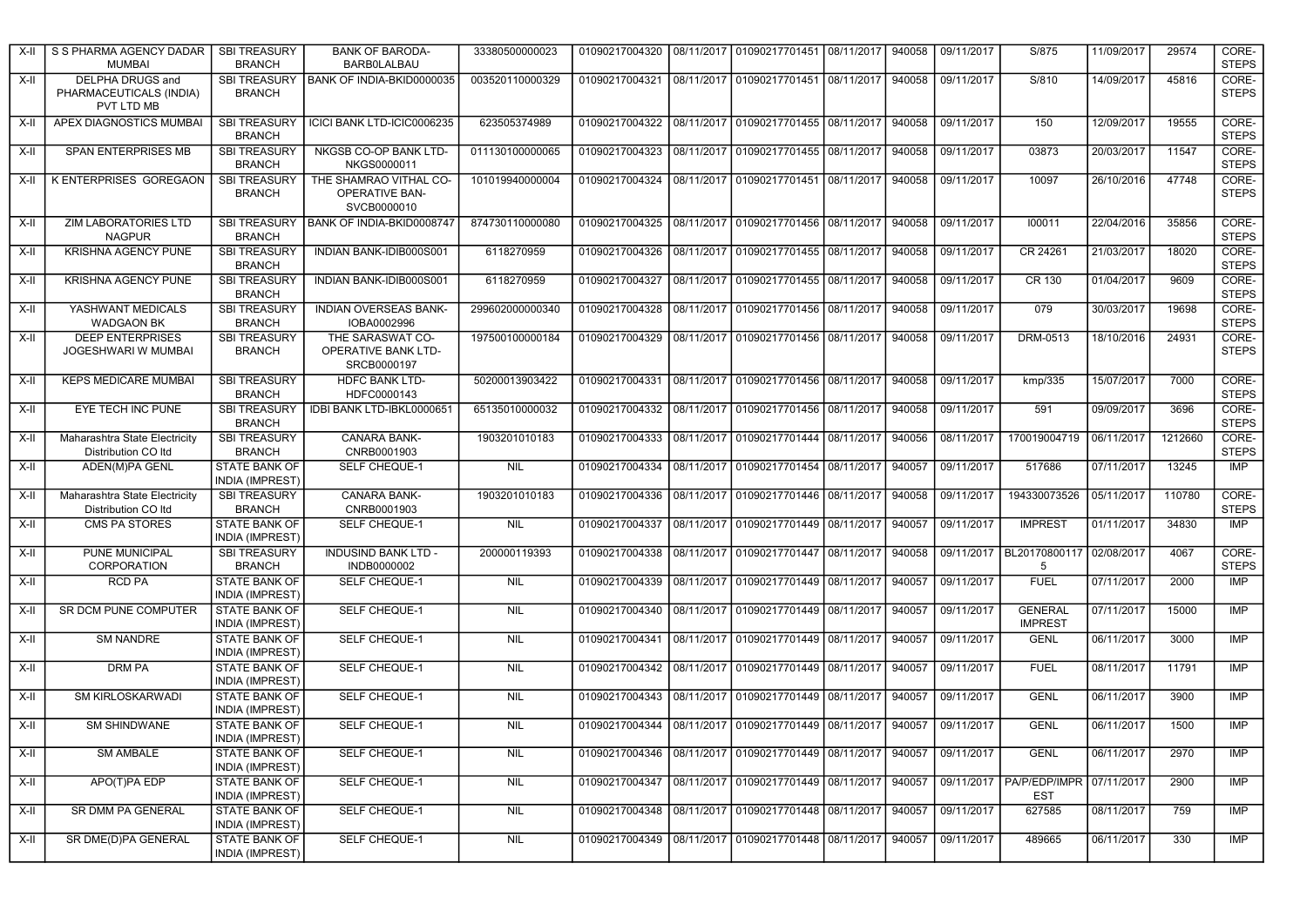| $X-II$ | <b>ADME PA</b>                                     | STATE BANK OF<br><b>INDIA (IMPREST)</b>        | SELF CHEQUE-1                                                                                                                                                             | <b>NIL</b>       | 01090217004350 08/11/2017 01090217701452 08/11/2017                |                                      | 940057 |                   | 09/11/2017   PA/MECH/IMP/A<br><b>DME</b>       | 30/10/2017 | 6974   | <b>IMP</b>            |
|--------|----------------------------------------------------|------------------------------------------------|---------------------------------------------------------------------------------------------------------------------------------------------------------------------------|------------------|--------------------------------------------------------------------|--------------------------------------|--------|-------------------|------------------------------------------------|------------|--------|-----------------------|
| X-II   | DIVISIONAL SAFETY OFFICER STATE BANK OF<br>PA      | <b>INDIA (IMPREST)</b>                         | <b>SELF CHEQUE-1</b>                                                                                                                                                      | NIL              | 01090217004352 08/11/2017 01090217701452 08/11/2017                |                                      | 940057 | 09/11/2017        | PA/S/26/2017                                   | 06/11/2017 | 2925   | <b>IMP</b>            |
| X-II   | <b>DRM(W)PA GENL</b>                               | STATE BANK OF<br><b>INDIA (IMPREST)</b>        | <b>SELF CHEQUE-1</b>                                                                                                                                                      | <b>NIL</b>       |                                                                    |                                      | 940057 | 09/11/2017        | 4933                                           | 01/08/2017 | 10997  | <b>IMP</b>            |
| X-II   | <b>RPF LONI INSPECTOR</b>                          | STATE BANK OF<br><b>INDIA (IMPREST)</b>        | SELF CHEQUE-1                                                                                                                                                             | <b>NIL</b>       | 01090217004354                                                     | 08/11/2017 01090217701452 08/11/2017 | 940057 | 09/11/2017        | <b>GENL</b>                                    | 06/11/2017 | 500    | <b>IMP</b>            |
| X-II   | DSC PA MH 12 EF 8198                               | <b>STATE BANK OF</b><br><b>INDIA (IMPREST)</b> | <b>SELF CHEQUE-1</b>                                                                                                                                                      | <b>NIL</b>       |                                                                    |                                      | 940057 | 09/11/2017        | <b>FUEL</b>                                    | 06/11/2017 | 2000   | <b>IMP</b>            |
| X-II   | <b>ADEN MIRAJ</b>                                  | <b>STATE BANK OF</b><br><b>INDIA (IMPREST)</b> | <b>SELF CHEQUE-1</b>                                                                                                                                                      | NIL              | 01090217004356 08/11/2017 01090217701452 08/11/2017                |                                      | 940057 | 09/11/2017        | <b>FUEL</b>                                    | 07/11/2017 | 11824  | IMP                   |
| X-II   | NEW SANJAY ELECTRICALS &<br>MANDAP DECORATION      | <b>SBI TREASURY</b><br><b>BRANCH</b>           | HDFC BANK LTD-<br>HDFC0CSBB03                                                                                                                                             | 289              | 01090217004357                                                     | 08/11/2017 01090217701453 08/11/2017 | 940058 | 09/11/2017        | 800                                            | 03/11/2017 | 39000  | CORE-<br><b>STEPS</b> |
| X-II   | <b>DSC PA GENL</b>                                 | <b>STATE BANK OF</b><br><b>INDIA (IMPREST)</b> | <b>SELF CHEQUE-1</b>                                                                                                                                                      | <b>NIL</b>       | 01090217004358                                                     | 08/11/2017 01090217701470 09/11/2017 | 940057 |                   | 09/11/2017   DSC/PA/E/35/20<br>17              | 06/11/2017 | 5829   | IMP                   |
| X-II   | <b>DRM PA GENL</b>                                 | <b>STATE BANK OF</b><br><b>INDIA (IMPREST)</b> | <b>SELF CHEQUE-1</b>                                                                                                                                                      | NIL              | 01090217004359 08/11/2017 01090217701470 09/11/2017                |                                      | 940057 | 09/11/2017        | qeneral                                        | 06/11/2017 | 18543  | <b>IMP</b>            |
| X-II   | DOT COMMUNICATION                                  | <b>SBI TREASURY</b><br><b>BRANCH</b>           | PUNJAB NATIONAL BANK-<br>PUNB0307500                                                                                                                                      | 3075002102010197 | 01090217004360                                                     | 08/11/2017 01090217701457 08/11/2017 | 940058 | 09/11/2017        | 2334                                           | 25/08/2017 | 11345  | CORE-<br><b>STEPS</b> |
| X-II   | PAWANA HOSPITAL<br>TALEGAON/PUNE                   | <b>SBI TREASURY</b><br><b>BRANCH</b>           | <b>SYNDICATE BANK-</b><br>SYNB0005323                                                                                                                                     | 53233030000041   | 01090217004362 09/11/2017 01090217701458 09/11/2017                |                                      | 940058 | 09/11/2017        | 2463                                           | 01/08/2017 | 105074 | CORE-<br><b>STEPS</b> |
| X-II   | PAWANA HOSPITAL<br>TALEGAON/PUNE                   | <b>SBI TREASURY</b><br><b>BRANCH</b>           | <b>SYNDICATE BANK-</b><br>SYNB0005323                                                                                                                                     | 53233030000041   | 01090217004363 09/11/2017 01090217701458 09/11/2017                |                                      | 940058 | 09/11/2017        | 1440                                           | 13/06/2017 | 33202  | CORE-<br><b>STEPS</b> |
| X-II   | PAWANA HOSPITAL<br>TALEGAON/PUNE                   | <b>SBI TREASURY</b><br><b>BRANCH</b>           | <b>SYNDICATE BANK-</b><br>SYNB0005323                                                                                                                                     | 53233030000041   | 01090217004364 09/11/2017 01090217701458 09/11/2017                |                                      | 940058 | 09/11/2017        | 2079                                           | 15/07/2017 | 33228  | CORE-<br><b>STEPS</b> |
| X-II   | NOBLE HOSPITALS PVT.LTD.<br>HADAPSAR/PUNE          | <b>SBI TREASURY</b><br><b>BRANCH</b>           | IDBI BANK LTD-IBKL0000102                                                                                                                                                 | 102102000006453  | 01090217004365 09/11/2017 01090217701458 09/11/2017                |                                      | 940058 | 09/11/2017        | 7313                                           | 21/09/2017 | 32255  | CORE-<br><b>STEPS</b> |
| X-II   | NOBLE HOSPITALS PVT.LTD.-<br>HADAPSAR/PUNE         | <b>SBI TREASURY</b><br><b>BRANCH</b>           | IDBI BANK LTD-IBKL0000102                                                                                                                                                 | 102102000006453  | 01090217004366 09/11/2017 01090217701458 09/11/2017                |                                      | 940058 | 09/11/2017        | 6306                                           | 31/08/2017 | 137283 | CORE-<br><b>STEPS</b> |
| $X-H$  | <b>NOBLE HOSPITALS PVT.LTD.-</b><br>HADAPSAR/PUNE  | <b>SBI TREASURY</b><br><b>BRANCH</b>           | IDBI BANK LTD-IBKL0000102                                                                                                                                                 | 102102000006453  | 01090217004367 09/11/2017 01090217701458 09/11/2017                |                                      | 940058 | 09/11/2017        | 4072                                           | 15/07/2017 | 29920  | CORE-<br><b>STEPS</b> |
| X-II   | <b>INLAKS AND BUDHRANI</b><br><b>HOSPITAL PUNE</b> | <b>SBI TREASURY</b><br><b>BRANCH</b>           | IDBI BANK LTD-IBKL0000301                                                                                                                                                 | 301104000014650  | 01090217004368 09/11/2017 01090217701460 09/11/2017                |                                      | 940058 | 09/11/2017        | F0191085                                       | 15/09/2016 | 78923  | CORE-<br><b>STEPS</b> |
| X-II   | WANLESS HOSPITAL MIRAJ                             | <b>SBI TREASURY</b><br><b>BRANCH</b>           | SBI-SBIN0003461                                                                                                                                                           | 30102021818      | 01090217004369 09/11/2017 01090217701460 09/11/2017                |                                      | 940058 | 09/11/2017        | 244998                                         | 24/07/2017 | 105659 | CORE-<br><b>STEPS</b> |
| $X-II$ | WANLESS HOSPITAL MIRAJ                             | <b>SBI TREASURY</b><br><b>BRANCH</b>           | SBI-SBIN0003461                                                                                                                                                           | 30102021818      | 01090217004370 09/11/2017 01090217701460 09/11/2017                |                                      | 940058 | 09/11/2017        | 244554                                         | 13/07/2017 | 101465 | CORE-<br><b>STEPS</b> |
| $X-II$ | <b>WANLESS HOSPITAL MIRAJ</b>                      | <b>SBI TREASURY</b><br><b>BRANCH</b>           | SBI-SBIN0003461                                                                                                                                                           | 30102021818      | 01090217004371 09/11/2017 01090217701460 09/11/2017                |                                      | 940058 | 09/11/2017        | 244628                                         | 14/07/2017 | 111329 | CORE-<br><b>STEPS</b> |
| X-II   | WANLESS HOSPITAL MIRAJ                             | <b>SBI TREASURY</b><br><b>BRANCH</b>           | SBI-SBIN0003461                                                                                                                                                           | 30102021818      | 01090217004372 09/11/2017 01090217701461 09/11/2017                |                                      | 940058 | 09/11/2017        | 245000                                         | 24/07/2017 | 94604  | CORE-<br><b>STEPS</b> |
| X-II   | <b>WANLESS HOSPITAL MIRAJ</b>                      | <b>SBI TREASURY</b><br><b>BRANCH</b>           | SBI-SBIN0003461                                                                                                                                                           | 30102021818      | 01090217004373 09/11/2017 01090217701461 09/11/2017                |                                      | 940058 | 09/11/2017        | 244144                                         | 04/07/2017 | 90652  | CORE-<br><b>STEPS</b> |
| X-II   | <b>WANLESS HOSPITAL MIRAJ</b>                      | <b>SBI TREASURY</b><br><b>BRANCH</b>           | SBI-SBIN0003461                                                                                                                                                           | 30102021818      | 01090217004374 09/11/2017 01090217701461 09/11/2017                |                                      | 940058 | 09/11/2017        | 242337                                         | 09/05/2017 | 38190  | CORE-<br><b>STEPS</b> |
| X-II   | NOBLE HOSPITALS PVT.LTD.<br>HADAPSAR/PUNE          | <b>SBI TREASURY</b><br><b>BRANCH</b>           | IDBI BANK LTD-IBKL0000102                                                                                                                                                 | 102102000006453  | 01090217004375 09/11/2017 01090217701462 09/11/2017                |                                      | 940058 | 09/11/2017        | OPD/08/2017                                    | 15/08/2017 | 2119   | CORE-<br><b>STEPS</b> |
| $X-H$  | <b>INLAKS AND BUDHRANI</b><br><b>HOSPITAL PUNE</b> | <b>BRANCH</b>                                  | SBITREASURY   IDBI BANK LTD-IBKL0000301   301104000014650   01090217004376   09/11/2017   01090217701462   09/11/2017   940058   09/11/2017   OPD/02/2017/FE   10/04/2017 |                  |                                                                    |                                      |        |                   | B                                              |            | 590    | CORE-<br><b>STEPS</b> |
| X-II   | <b>INLAKS AND BUDHRANI</b><br><b>HOSPITAL PUNE</b> | <b>SBI TREASURY</b><br><b>BRANCH</b>           | IDBI BANK LTD-IBKL0000301                                                                                                                                                 | 301104000014650  | 01090217004377   09/11/2017   01090217701462   09/11/2017   940058 |                                      |        |                   | 09/11/2017 OPD/02/2017/JA 21/03/2017<br>N      |            | 110    | CORE-<br><b>STEPS</b> |
| X-II   | WANLESS HOSPITAL MIRAJ                             | <b>SBI TREASURY</b><br><b>BRANCH</b>           | SBI-SBIN0003461                                                                                                                                                           | 30102021818      | 01090217004378 09/11/2017 01090217701462 09/11/2017                |                                      |        | 940058 09/11/2017 | 242360                                         | 09/03/2017 | 10350  | CORE-<br><b>STEPS</b> |
| X-II   | WANLESS HOSPITAL MIRAJ                             | <b>SBI TREASURY</b><br><b>BRANCH</b>           | SBI-SBIN0003461                                                                                                                                                           | 30102021818      | 01090217004379 09/11/2017 01090217701462 09/11/2017                |                                      | 940058 | 09/11/2017        | 243065                                         | 29/05/2017 | 18973  | CORE-<br><b>STEPS</b> |
| X-II   | VODAFONE ESSAR CELLULAR<br>LIMITED                 | <b>SBI TREASURY</b><br><b>BRANCH</b>           | ORIENTAL BANK OF<br>COMMERCE-ORBC0101054                                                                                                                                  | 10541010008750   | 01090217004380 09/11/2017 01090217701459 09/11/2017                |                                      | 940058 |                   | 09/11/2017   14IMH10723198   25/10/2017<br>112 |            | 795    | CORE-<br><b>STEPS</b> |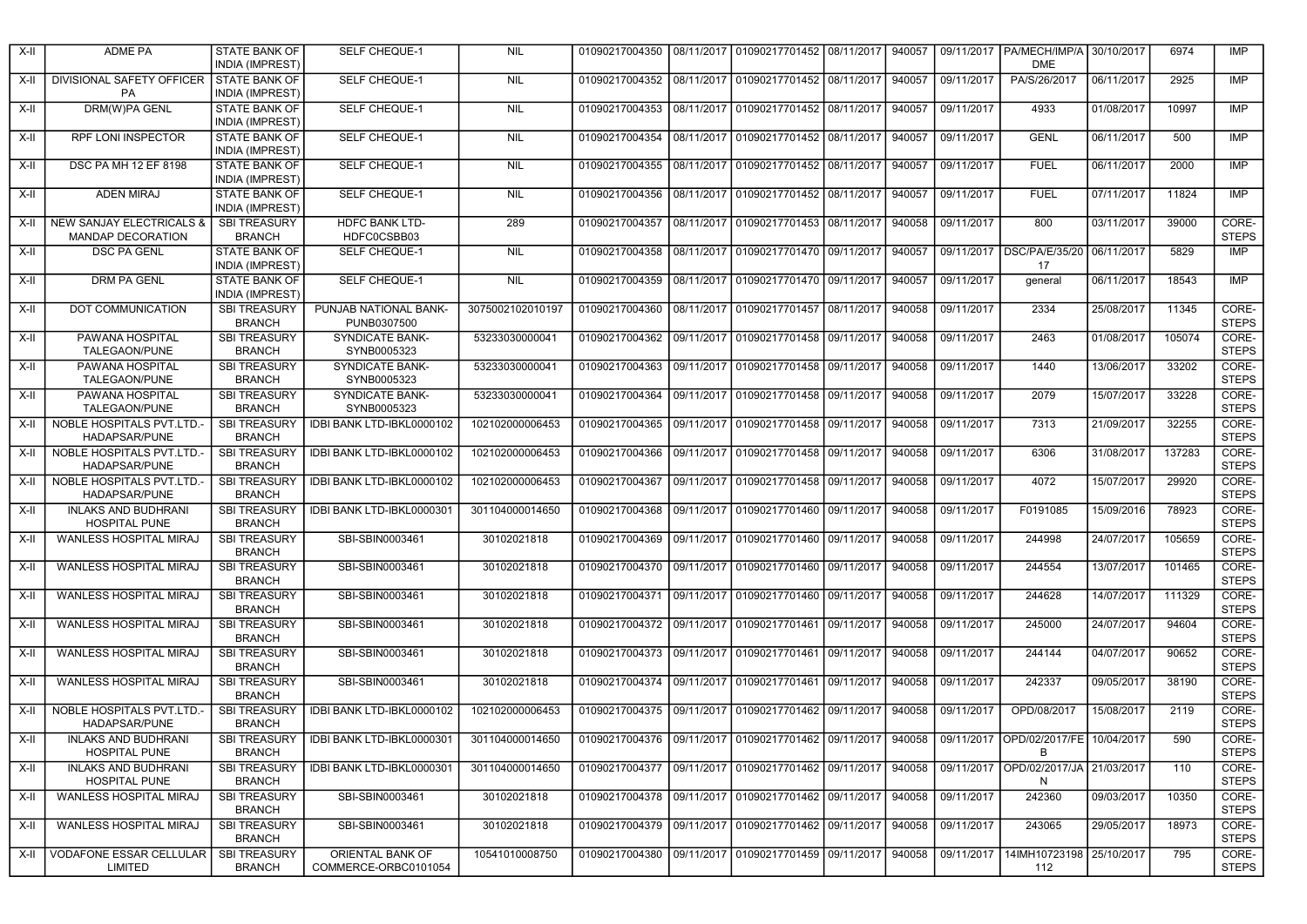| X-II        | SSE(C&W)FRT TRAIN MRJ                                               | <b>STATE BANK OF</b><br><b>INDIA (IMPREST)</b> | <b>SELF CHEQUE-1</b>                        | <b>NIL</b>                                                                            |                                                           | 01090217004381 09/11/2017 01090217701470 09/11/2017                                             |            |        | 940057 09/11/2017 | S/11/Imprest                 | 26/10/2017 | 2999   | <b>IMP</b>            |
|-------------|---------------------------------------------------------------------|------------------------------------------------|---------------------------------------------|---------------------------------------------------------------------------------------|-----------------------------------------------------------|-------------------------------------------------------------------------------------------------|------------|--------|-------------------|------------------------------|------------|--------|-----------------------|
| X-II        | ADEN(S)LNL GENL                                                     | <b>STATE BANK OF</b><br><b>INDIA (IMPREST)</b> | SELF CHEQUE-1                               | <b>NIL</b>                                                                            |                                                           | 01090217004383 09/11/2017 01090217701470 09/11/2017 940057 09/11/2017 LNL/GN/IMP/905 04/11/2017 |            |        |                   | 12                           |            | 9430   | IMP                   |
| X-II        | SSE(C&W)MRJ FUEL                                                    | STATE BANK OF<br><b>INDIA (IMPREST)</b>        | SELF CHEQUE-1                               | <b>NIL</b>                                                                            |                                                           | 01090217004384 09/11/2017 01090217701470 09/11/2017                                             |            | 940057 | 09/11/2017        | <b>FUEL</b>                  | 08/11/2017 | 3003   | IMP                   |
| X-II        | <b>EXECUTIVE ENGINEER</b><br>SATARA IRRIGATION DIV<br>SATARA        | <b>SBI TREASURY</b><br><b>BRANCH</b>           | IDBI BANK LTD-IBKL0000485                   | 0485104000292566                                                                      |                                                           | 01090217004389 09/11/2017 01090217701464 09/11/2017                                             |            | 940058 | 09/11/2017        | 4620                         | 18/07/2017 | 20672  | CORE-<br><b>STEPS</b> |
| X-II        | <b>EXECUTIVE ENGINEER</b><br>SATARA IRRIGATION DIV<br>SATARA        | <b>SBI TREASURY</b><br><b>BRANCH</b>           | IDBI BANK LTD-IBKL0000485                   | 0485104000292566                                                                      |                                                           | 01090217004390   09/11/2017   01090217701465   09/11/2017   940058                              |            |        | 09/11/2017        | 4624                         | 12/08/2017 | 20800  | CORE-<br><b>STEPS</b> |
| X-II        | <b>EXECUTIVE ENGINEER</b><br>SATARA IRRIGATION DIV<br>SATARA        | <b>SBI TREASURY</b><br><b>BRANCH</b>           | IDBI BANK LTD-IBKL0000485                   | 0485104000292566                                                                      | 01090217004391                                            | 09/11/2017 01090217701466 09/11/2017                                                            |            | 940058 | 09/11/2017        | 4625                         | 09/10/2017 | 20256  | CORE-<br><b>STEPS</b> |
| X-II        | <b>EXECUTIVE ENGINEER</b><br>SATARA IRRIGATION DIV<br><b>SATARA</b> | <b>SBI TREASURY</b><br><b>BRANCH</b>           | IDBI BANK LTD-IBKL0000485                   | 0485104000292504                                                                      |                                                           | 01090217004392 09/11/2017 01090217701467 09/11/2017 940058 09/11/2017                           |            |        |                   | 4621                         | 14/08/2017 | 4134   | CORE-<br><b>STEPS</b> |
| X-II        | <b>EXECUTIVE ENGINEER</b><br>SATARA IRRIGATION DIV<br>SATARA        | <b>SBI TREASURY</b><br><b>BRANCH</b>           | IDBI BANK LTD-IBKL0000485                   | 0485104000292504                                                                      |                                                           | 01090217004393 09/11/2017 01090217701468 09/11/2017                                             |            |        | 940058 09/11/2017 | 4623                         | 12/08/2017 | 4160   | CORE-<br><b>STEPS</b> |
| X-II        | <b>EXECUTIVE ENGINEER</b><br>SATARA IRRIGATION DIV<br>SATARA        | <b>SBI TREASURY</b><br><b>BRANCH</b>           | IDBI BANK LTD-IBKL0000485                   | 0485104000292504                                                                      |                                                           | 01090217004394 09/11/2017 01090217701469 09/11/2017                                             |            |        | 940058 09/11/2017 | 4626                         | 09/10/2017 | 4051   | CORE-<br><b>STEPS</b> |
| X-II        | <b>SM GHORAWADI</b>                                                 | <b>STATE BANK OF</b><br><b>INDIA (IMPREST)</b> | <b>SELF CHEQUE-1</b>                        | <b>NIL</b>                                                                            |                                                           | 01090217004395   09/11/2017   01090217701470   09/11/2017   940057   09/11/2017                 |            |        |                   | $\mathbf{1}$                 | 09/10/2017 | 1950   | <b>IMP</b>            |
| X-II        | <b>SM GHORAWADI</b>                                                 | STATE BANK OF<br><b>INDIA (IMPREST)</b>        | SELF CHEQUE-1                               | <b>NIL</b>                                                                            |                                                           | 01090217004396 09/11/2017 01090217701470 09/11/2017                                             |            |        | 940057 09/11/2017 | $\overline{1}$               | 09/10/2017 | 1950   | <b>IMP</b>            |
| X-II        | Maharashtra State Electricity<br>Distribution CO Itd                | <b>SBI TREASURY</b><br><b>BRANCH</b>           | <b>CANARA BANK-</b><br>CNRB0001903          | 1903201010183                                                                         |                                                           | 01090217004406   10/11/2017   01090217701475   10/11/2017                                       |            | 940060 | 10/11/2017        | 181213519420                 | 06/11/2017 | 41710  | CORE-<br><b>STEPS</b> |
| X-II        | <b>BPCL E CMS</b>                                                   | <b>SBI TREASURY</b><br><b>BRANCH</b>           | HDFC-HDFC0000240                            | 3017FO0100446950                                                                      | 01090217004409   10/11/2017   01090217701477   10/11/2017 |                                                                                                 |            | 940060 | 10/11/2017        | T.T.MACHINE                  | 10/11/2017 | 288370 | CORE-<br><b>STEPS</b> |
| X-II        | <b>BPCL E CMS</b>                                                   | <b>SBI TREASURY</b><br><b>BRANCH</b>           | HDFC-HDFC0000240                            | 3017FO0100446950                                                                      | 01090217004413   10/11/2017   01090217701478   10/11/2017 |                                                                                                 |            | 940060 | 10/11/2017        | 517084                       | 06/11/2017 | 200000 | CORE-<br><b>STEPS</b> |
|             | SBS   ELECTRICAL BRUSH MFG CO.<br>AHMEDABAD                         | <b>SBI TREASURY</b><br><b>BRANCH</b>           | STATE BANK OF INDIA-<br>SBIN0060240         | 56240001946                                                                           | 01090317000060                                            | 10/11/2017 01090317700024 10/11/2017                                                            |            | 940060 | 10/11/2017        | EB-17                        | 22/09/2017 | 46226  | CORE-<br><b>STEPS</b> |
| <b>SBS</b>  | <b>AUTOMIC ELECTRIC</b><br>REFRIGERATION CO.                        | <b>SBI TREASURY</b><br><b>BRANCH</b>           | INDIAN BANK-IDIB000S013                     | 454366843                                                                             | 01090317000061                                            | 10/11/2017 01090317700024 10/11/2017                                                            |            | 940060 | 10/11/2017        | <b>IGST-064</b>              | 23/10/0017 | 8602   | CORE-<br><b>STEPS</b> |
| <b>SBS</b>  | TOOL AND GAGE COMPANY-<br><b>LUCKNOW</b>                            | <b>SBI TREASURY</b><br><b>BRANCH</b>           | <b>UNION BANK OF INDIA-</b><br>UBIN0553662  | 536601010110158                                                                       | 01090317000062                                            | 10/11/2017 01090317700024                                                                       | 10/11/2017 | 940060 | 10/11/2017        | 86 & 97                      | 09/09/0017 | 23363  | CORE-<br><b>STEPS</b> |
| <b>SBNS</b> | <b>COMM TECH COMMERCIAL</b><br>CORPORATION-MUMBAI                   | <b>SBI TREASURY</b><br><b>BRANCH</b>           | UNION BANK OF INDIA-<br>UBIN0531901         | 319001010013076                                                                       | 01090417000625                                            | 09/11/2017 01090417700123 09/11/2017                                                            |            | 940060 | 10/11/2017        | 303                          | 01/09/2017 | 160124 | CORE-<br><b>STEPS</b> |
| <b>SBNS</b> | <b>SUSTAIN TECHNOLOGY-</b><br><b>RAIGARH</b>                        | <b>SBI TREASURY</b><br><b>BRANCH</b>           | <b>HDFC BANK LTD-</b><br>HDFC0000025        | 50200013594800                                                                        | 01090417000626                                            | 09/11/2017 01090417700123 09/11/2017                                                            |            | 940060 | 10/11/2017        | ST/108                       | 04/10/2017 | 77526  | CORE-<br><b>STEPS</b> |
| <b>SBNS</b> | <b>ANAND ENGG.CORPN</b>                                             | <b>SBI TREASURY</b><br><b>BRANCH</b>           | BANK OF INDIA-BKID0006959                   | 695930100300051                                                                       | 01090417000627                                            | 09/11/2017 01090417700123 09/11/2017                                                            |            | 940060 | 10/11/2017        | $\overline{14}$              | 09/09/2017 | 56209  | CORE-<br><b>STEPS</b> |
|             | SBNS INDIAN INSTRUMENTS PVT LTD SBI TREASURY                        | <b>BRANCH</b>                                  | STATE BANK OF INDIA-<br>SBIN0000018         | 11000006953                                                                           |                                                           | 01090417000628 09/11/2017 01090417700123 09/11/2017 940060                                      |            |        |                   | 10/11/2017   INS/TI/17-18/29 | 15/09/2017 | 59000  | CORE-<br><b>STEPS</b> |
| SBNS        | <b>EASTERN PRECISION</b><br>INDUSTRIES-HOWRAH                       | SBI TREASURY<br><b>BRANCH</b>                  | <b>INDIAN OVERSEAS BANK-</b><br>IOBA0000512 | 051202000004621 01090417000629 09/11/2017 01090417700123 09/11/2017 940060 10/11/2017 |                                                           |                                                                                                 |            |        |                   | 728                          | 04/09/2017 | 49392  | CORE-<br><b>STEPS</b> |
| <b>SBNS</b> | SYSCON-PUNE                                                         | <b>SBI TREASURY</b><br><b>BRANCH</b>           | HDFC BANK LTD-<br>HDFC0000437               | 04372560007281                                                                        |                                                           | 01090417000630 09/11/2017 01090417700123 09/11/2017 940060                                      |            |        | 10/11/2017        | 13                           | 27/10/0017 | 89460  | CORE-<br><b>STEPS</b> |
| <b>SBNS</b> | <b>SHARDA ENTERPRISES</b>                                           | <b>SBI TREASURY</b><br><b>BRANCH</b>           | IDBI BANK LTD-IBKL0000651                   | 0651102000005586                                                                      |                                                           | 01090417000631 09/11/2017 01090417700124 09/11/2017 940060                                      |            |        | 10/11/2017        | SE/131/17-18                 | 03/10/2017 | 6200   | CORE-<br><b>STEPS</b> |
| <b>SBNS</b> | SHARDA ASSOCIATES AND<br>SUPPLIERS-PUNE                             | <b>SBI TREASURY</b><br><b>BRANCH</b>           | INDIAN OVERSEAS BANK-<br>IOBA0001229        | 122902000000456                                                                       |                                                           | 01090417000632 09/11/2017 01090417700124 09/11/2017                                             |            | 940060 | 10/11/2017        | 122                          | 30/03/2017 | 15188  | CORE-<br><b>STEPS</b> |
| <b>SBNS</b> | SHARDA ASSOCIATES AND<br>SUPPLIERS-PUNE                             | <b>SBI TREASURY</b><br><b>BRANCH</b>           | INDIAN OVERSEAS BANK-<br>IOBA0001229        | 122902000000456                                                                       |                                                           | 01090417000633 09/11/2017 01090417700124 09/11/2017                                             |            | 940060 | 10/11/2017        | 127                          | 02/05/2017 | 22650  | CORE-<br><b>STEPS</b> |